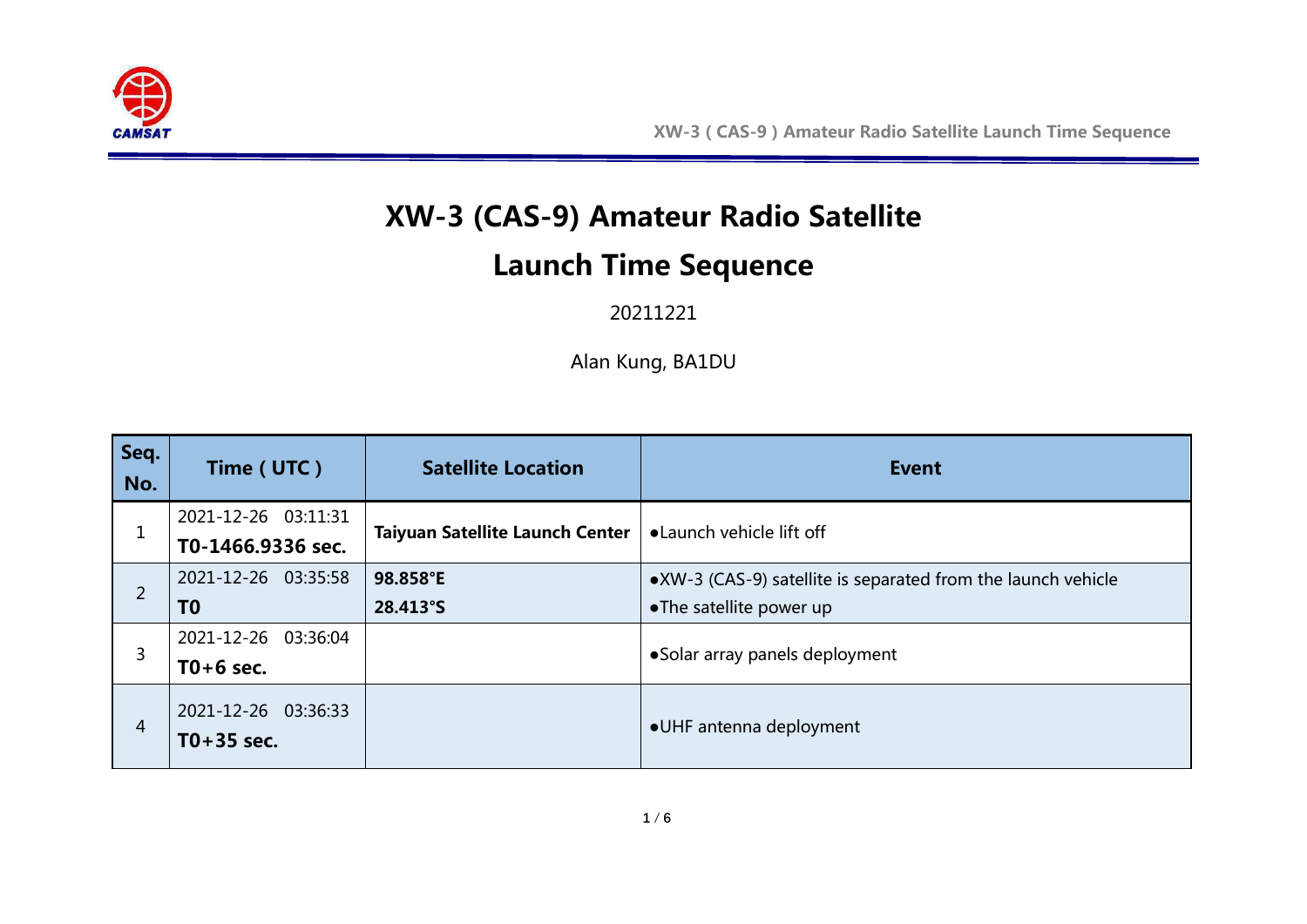

| Seq.<br>No.    | Time (UTC)                              | <b>Satellite Location</b>     | <b>Event</b>                                                                                                                                                                                                                   |
|----------------|-----------------------------------------|-------------------------------|--------------------------------------------------------------------------------------------------------------------------------------------------------------------------------------------------------------------------------|
| 5              | 2021-12-26 03:36:36<br>$T0+38$ sec.     | <b>Western Australia</b>      | . Power on the CW telemetry beacon<br>. Power on the V/U linear transponder<br>•GMSK telemetry transmission on Normal mode                                                                                                     |
| 6              | 2021-12-26 03:36:47<br>$T0+49$ sec.     | <b>Western Australia</b>      | • VHF antenna deployment<br>• The line transponder works in two-way communication state                                                                                                                                        |
| $\overline{7}$ | 2021-12-26 04:11:00<br>$T0 + 2102$ sec. | <b>South America</b>          | •CW beacon on<br>•Linear transponder on<br>•GMSK telemetry on                                                                                                                                                                  |
| 8              | 2021-12-26 04:30:00<br>$T0 + 3242$ sec. | <b>North America</b>          | •CW beacon on<br>•Linear transponder on<br>•GMSK telemetry on                                                                                                                                                                  |
| 9              | 2021-12-26 04:42:43<br>$T0+4005$ sec.   | Arctic, North America, Russia | •CW beacon on<br>•Linear transponder on<br>•GMSK telemetry on<br>•GMSK telemetry transmission mode changed to test mode.<br>.The satellite will keep running in test mode for several orbits, and<br>then back to normal mode. |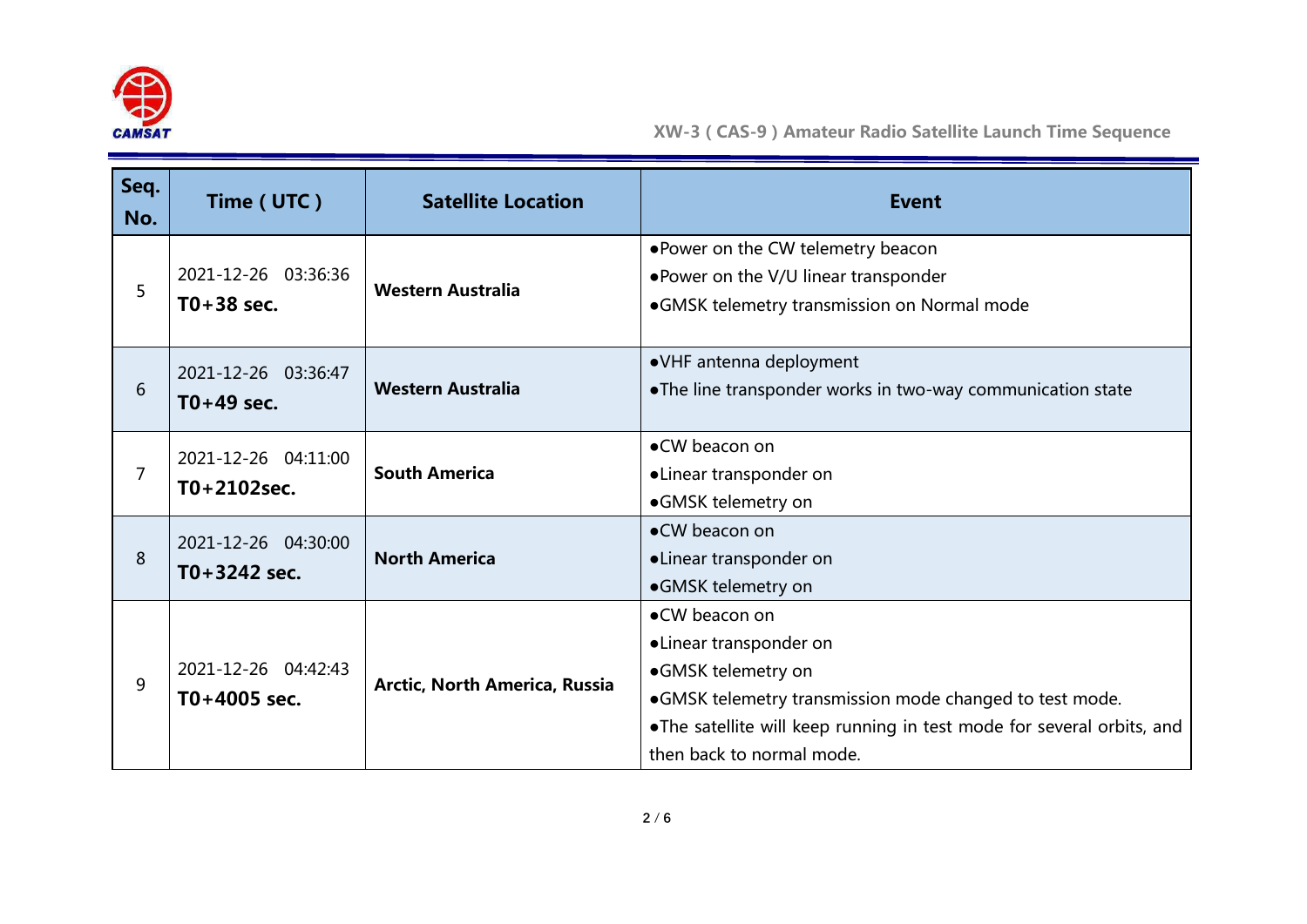

| Seq.<br>No. | Time (UTC)                             | <b>Satellite Location</b>       | <b>Event</b>                                                              |
|-------------|----------------------------------------|---------------------------------|---------------------------------------------------------------------------|
| 10          | 2021-12-26 04:59:00<br>T0+4982 sec.    | China, Central Asia, South Asia | •CW beacon on<br>•Linear transponder on<br>•GMSK telemetry on (Test mode) |
| 11          | 2021-12-26 08:14:00<br>$T0+16682$ sec. | West Asia, Middle East, Europe  | •CW beacon on<br>•Linear transponder on<br>•GMSK telemetry on (Test mode) |

## **Two-Line Orbital Element:**

XW-3(CAS-9)

1 99999U 21360.14997609 .00000032 00000-0 10363-4 0 00007

2 99999 098.5836 072.3686 0004232 307.2415 261.3002 14.38559758000156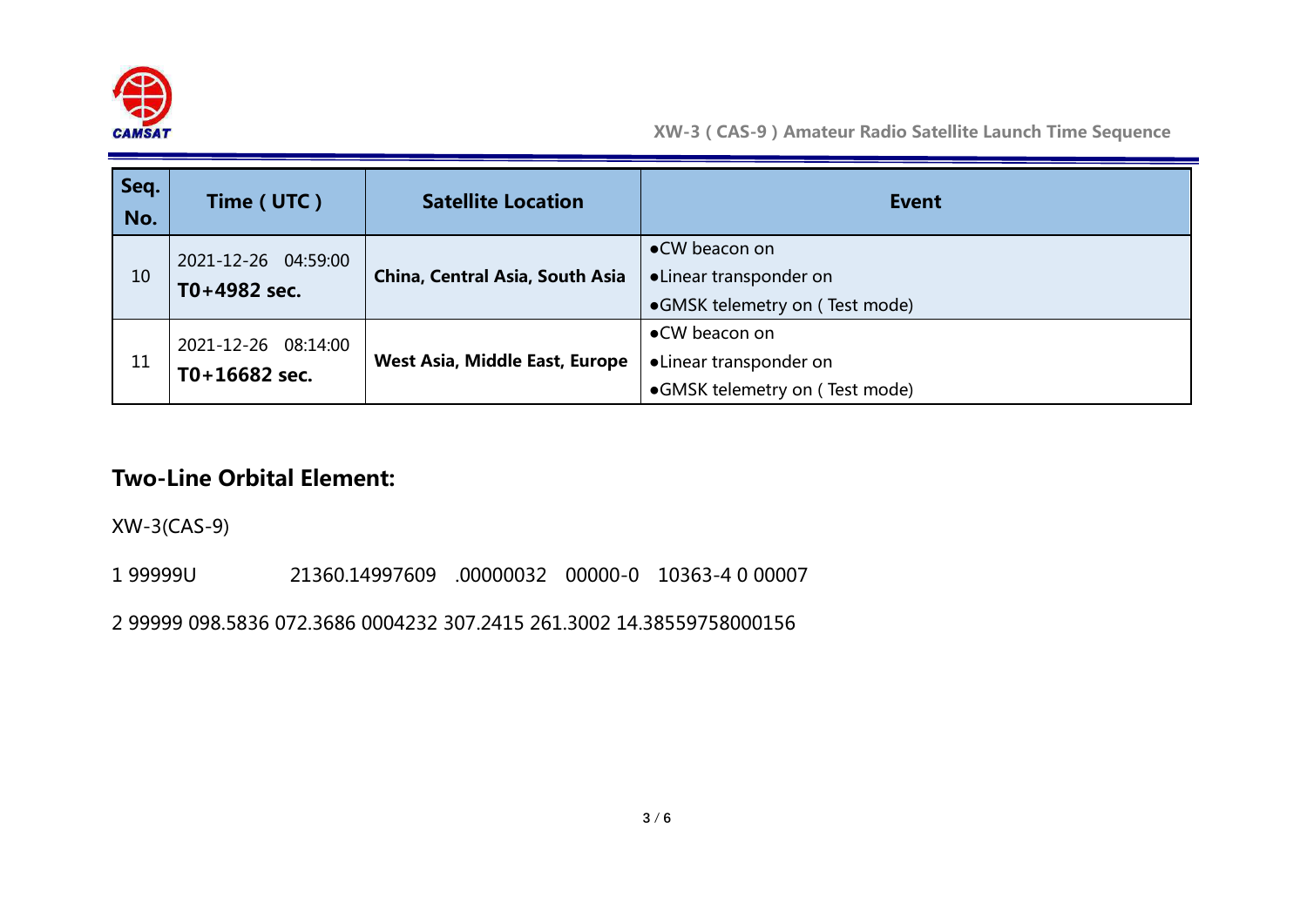





**4** / **6**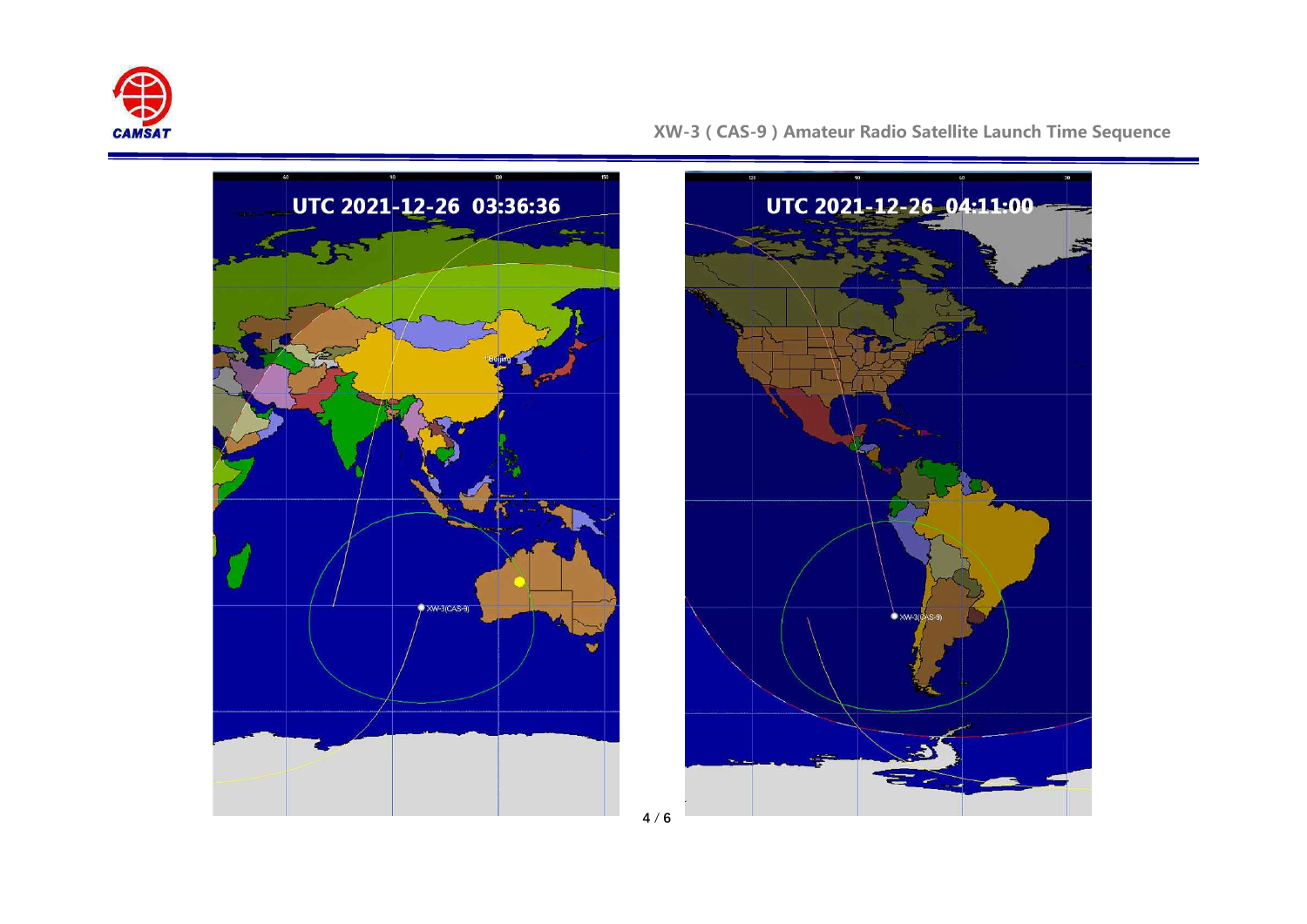

**XW-3(CAS-9)Amateur Radio Satellite Launch Time Sequence**





**5** / **6**